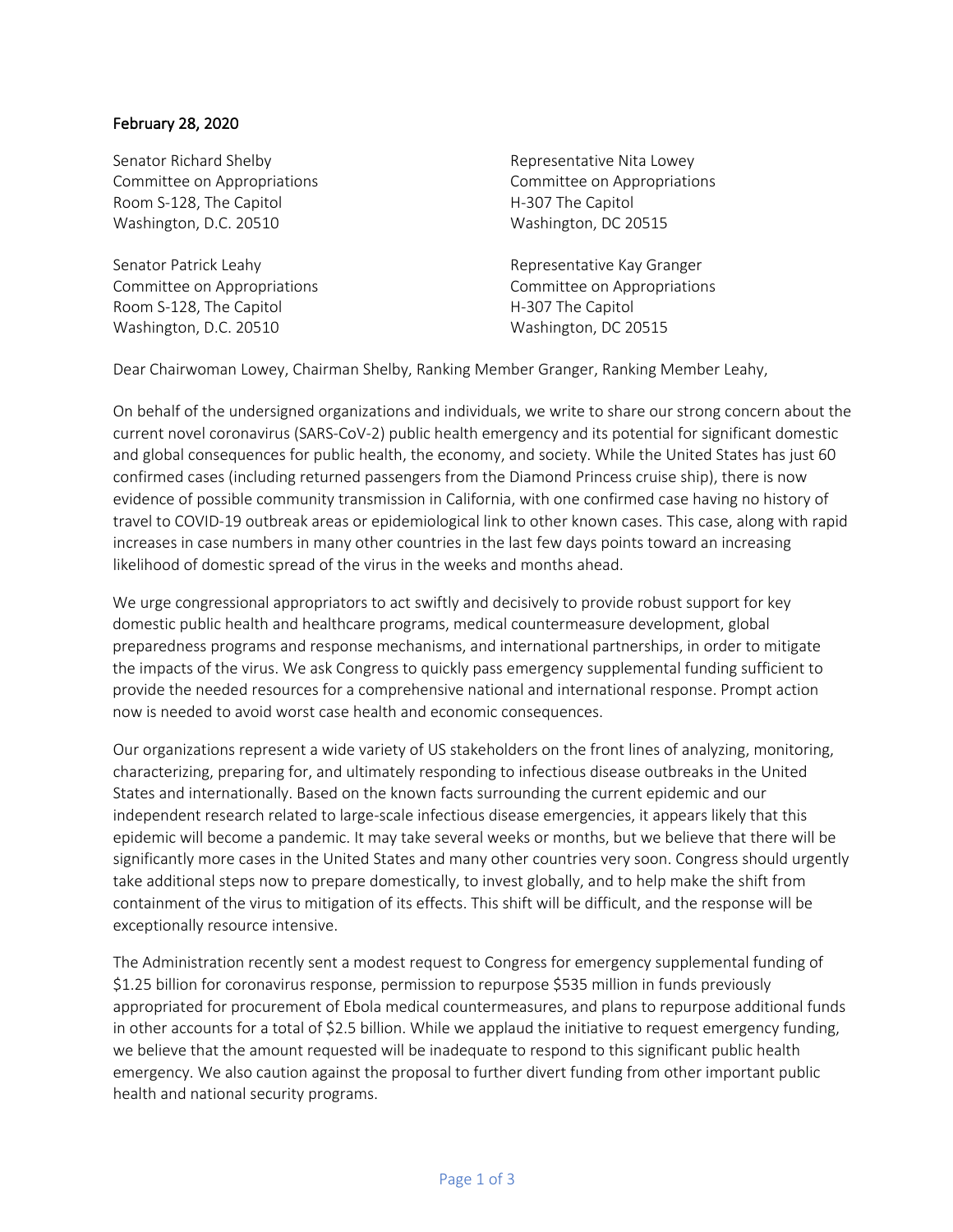and international response activities. For example, during the 2009 H1N1 influenza pandemic, Congress provided a total of \$7.7 billion in emergency funding for the response. Similarly, Congress appropriated a Prior infectious disease emergencies have garnered much larger emergency appropriations for domestic total of \$5.4 billion in emergency funds for the 2014 Ebola response, both domestically and globally.

 well-being of Americans as funding the military is for other national security threats. Annual federal, state, and local government investments in emergency preparedness have been essential for increasing our national capabilities and capacity to combat health emergencies. This annual funding has helped us build systems and expertise and must be continued and bolstered. In addition, what we need now is flexible emergency funding to enable our US healthcare, public health, and scientific experts to undertake a large number of categories of work that will require significant funding support in this emergency: Funding for readiness and response to health security threats like COVID-19 is as critical to the safety and and potentially protracted response aimed at reducing illness and death in the time to come. There are a

Public Health Response:

- • Federal departments and agencies like the US CDC and ASPR to develop guidance, conduct testing, and lead other critical response efforts
- State and local health departments for surveillance, testing, case identification, risk communication, and other efforts to mitigate effects on communities and vulnerable populations
- • Reimbursement of expenses already incurred by state and local health departments for their response thus far
- Providing needed personal protective equipment and training to make sure healthcare workers, first responders and others at high risk of exposure to or transmitting the virus are protected

Healthcare Response:

- • Hospitals and the healthcare system to identify, isolate, and care for patients who become ill and prepare for a potential surge of patients
- Coverage for treatment of uninsured and under-insured individuals
- Laboratory surge capacity for diagnostic testing, including through commercial laboratories

Medical Countermeasures Development:

- Research, development, and procurement of diagnostic tests, vaccines, and drugs
- Testing and regulatory approval of diagnostics, vaccines, and drugs

International Response:

- Protecting our troops through the Department of Defense's Force Health Protection programs
- • Assistance to international partners like the World Health Organization and national pandemic threats and bolster capacity to control infectious disease outbreaks at their source governments, including support the most vulnerable low-income countries to prepare for the
- • Programs at the US State Department, USAID, CDC's Center for Global Health, and DoD that support the Global Health Security Agenda, through both programmatic activities and through use of the Emergency Reserve and Rapid Response Funds
- Funding for CEPI to complement US efforts to address the need for coordinated and proactive R&D toward a vaccine